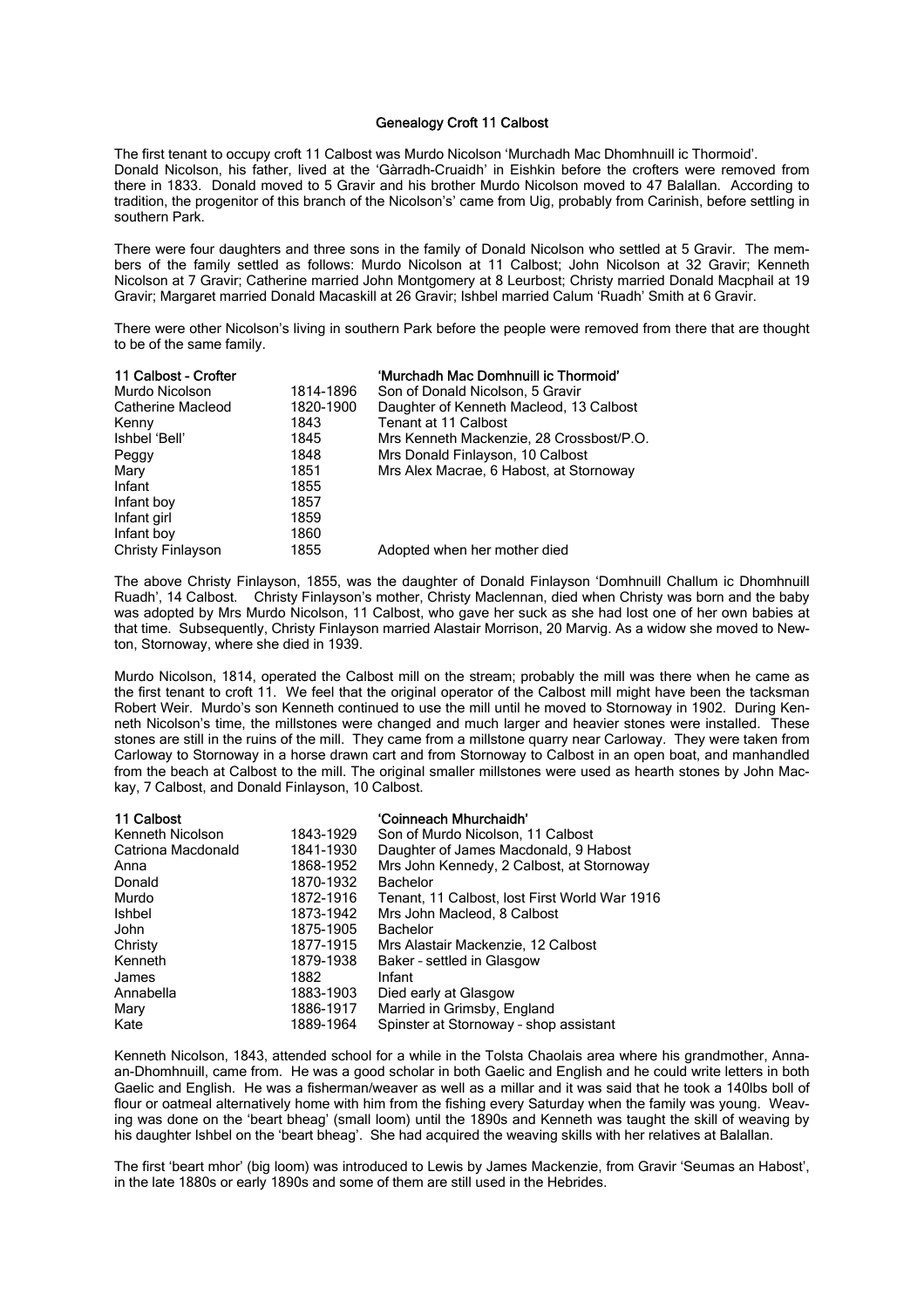Kenneth Nicolson, 11 Calbost, was a self-taught joiner and he set about to copy James Mackenzie's new loom. Apparently Mr Mackenzie was not very pleased at the thought of competition from Mr Nicolson and would not let him into his loom shed. Mr Nicolson ran into difficulty when he could not find heddles, reeds and shuttles etc; but Mr Mackenzie would not give him any information. Kenneth responded by saying: "Chan eil fios agam nach dean mi chùis" – "I don't know that I will not manage", and he then advertised for heddles etc. in the Highland News and he received many offers of loom parts. He was working with his new loom in the early 1890s and he took it with him to Stornoway in 1901. At that time Harris Tweed was entirely a rural cottage industry and Mr Nicolson's friends felt that he would not get enough weaving work in Stornoway to keep him occupied. At that time most of the tweed was done in Lochs and Uig.

There were no mills in Stornoway. Mr Nicolson was known in Stornoway as 'am Breabadair', which indicates that weavers were few in number if at all, in town at that time. He was about 59 years old when he moved to Stornoway and it must have been about that time that he emigrated to Canada but the Canadian emigration authorities refused him entry on the grounds of his age. He was sent back to Britain. An Irish foreman who saw him at the Canadian emigration offices lamented the fact that he was not allowed into Canada because he said he could do with "a strong Highlander like that". He lived at 9 Bayhead Street, Stornoway, and he carried out his weaving activities on Point Street.

After Kenneth Nicolson moved to Stornoway, his daughter Christy and her husband Alastair Mackenzie moved into the family home at 11 Calbost as follows:

| 11 Calbost                             |           | 'Alastair Dhomhnuill Bhig'                |
|----------------------------------------|-----------|-------------------------------------------|
| Alastair Mackenzie                     | 1875      | Son of Donald Mackenzie, 12 Calbost       |
| Christy Nicolson, 1 <sup>st</sup> wife | 1877/1915 | Daughter of Kenneth Nicolson, 11 Calbost  |
| John                                   | 1904      | Settled at W.E. Calbost/moved to Leurbost |
| Annabella                              | 1905      | Emigrated to Boston, U.S.A., spinster     |
| Christy                                | 1908      | Mrs Angus Macfarlane, P.O., 10 Marvig     |
| Katie Mary                             | 1911      | Mrs Paterson, New York, U.S.A.            |

Alastair Mackenzie's first wife, Christy Nicolson, 1877, died in 1915, when he was away in the Royal Navy during the First World War and the young children were taken in by their grandparents, Mr and Mrs Kenneth Nicolson in Stornoway. Subsequently Alastair Mackenzie remarried Matilda Mackenzie, 4 Calbost, and eventually he settled on croft 12 Calbost. He was the village postman from 1917-1942.

| 11 Calbost - Crofter |           | 'Murchadh Choinneach Mhurchaidh'                 |
|----------------------|-----------|--------------------------------------------------|
| Murdo Nicolson       | 1872-1916 | Son of Kenneth Nicolson, 11 Calbost              |
| Ishbel Macleod       | 1880      | Daughter of John Macleod, 8 Calbost              |
| Johnnie              | 1901      | Bachelor, emigrated to U.S.A. 1923 - returned    |
| Murdo                | 1903      | Died in his late 20s                             |
| Dolina               | 1906      | Mrs Angus Morrison, 9 Calbost                    |
| John                 | 1908      | Married Mary Macleod, Ness/at Melbost/Stornoway  |
| Kenneth              | 1909      | Died as a young man                              |
| Donald               | 1911      | Minister of Religion, Dunvegan, Skye             |
| Angus                | 1913-1982 | Businessman, 6 Holm Road, Stornoway/10 Calbost I |
| nfant girl           | 1914      |                                                  |
| Murdina              | 1916      | Mrs Carter, Birmingham, England                  |

Murdo Nicolson, 1872, the head of the above family, served in the Royal Navy during the First World War and he was lost in 1916 in the 'Laurel Crown' in the North Sea as a result of a mine explosion, leaving a widow and a young family of eight children, the youngest of which was not yet born. John Nicolson, 1906, and Angus Nicolson, 1913, of the above family served throughout the whole of the Second World War in the Royal Navy.

Angus was awarded the Distinguished Service Medal in 1944 for outstanding skill and devotion to duty as the sole volunteer to undertake a dangerous mission during minesweeping duties on H.M.S. Brixham, in Corsican water in the Mediterranean. The late John Nicolson 'Iain Mor Mhurchaidh Choinnich' wrote about is experiences of the Russian Arctic Convoy.

(See Ceilidh House Story No.8 'The Russian Convoy')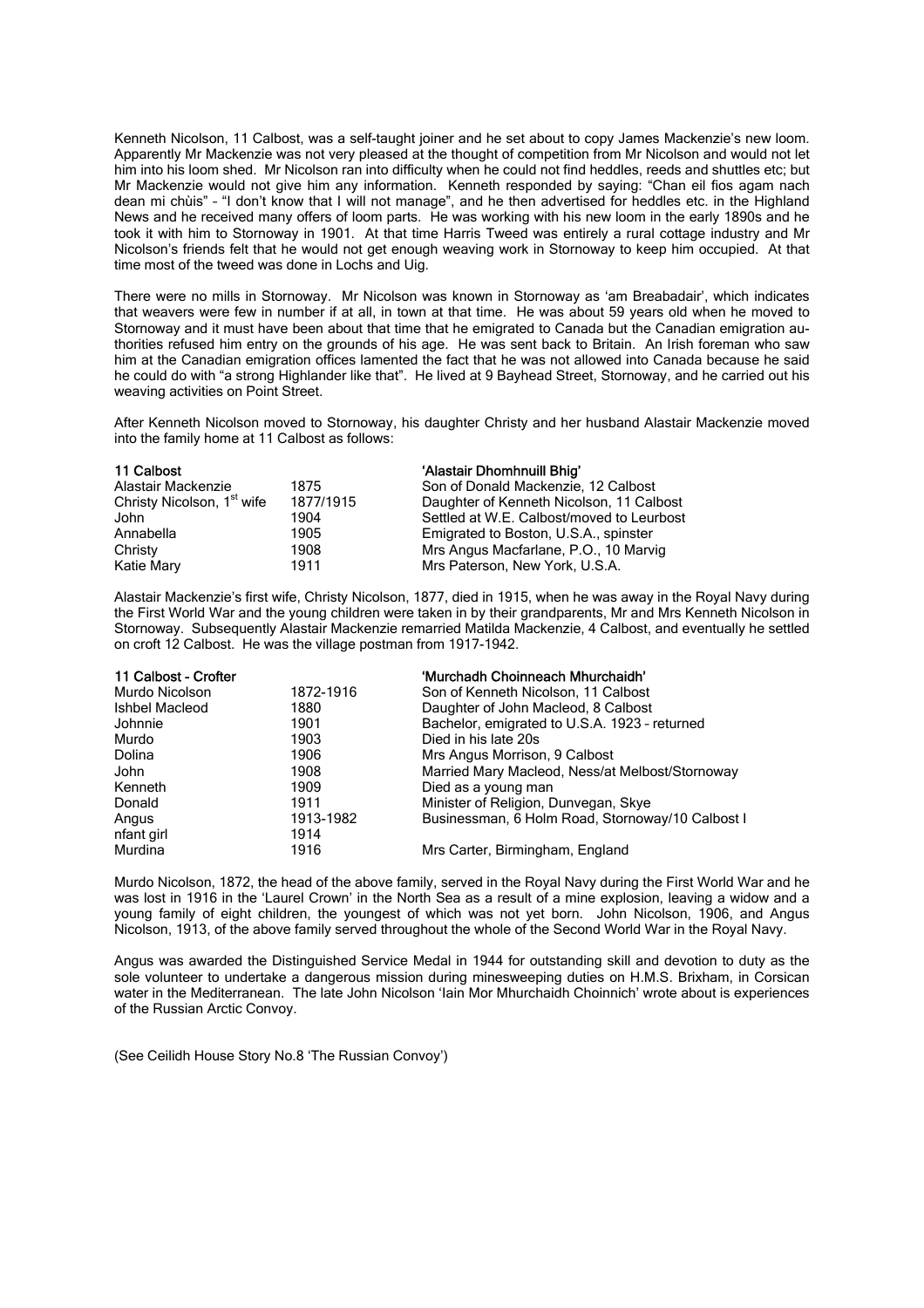

In 1939 at the wedding of Angus Nicolson, 1913-1982, 11 Calbost, and Annabella Macaskill, 1917, 9 Calbost, at Leith. Bridesmaid Christyann Mackay, 7 Calbost, and best man Angus Macleod, 8 Calbost



Croft 11: Photo taken in June 1992 on the Annual Theme Day promoted by the Pairc Historical Society.

In the foreground may be seen the oldest white house in Calbost, about 100 years. It was converted from a thatched house by Kenneth Nicolson, 1842, after the first Crofters' Act of 1886 was passed and the crofters got security of tenure and could therefore build permanent homes for the first time.

To the right of that may be seen the house of his son Murdo Nicolson 'Murchadh Choinneach' who was lost in the North Sea in the First World War. Murdo's son, Rev. Donald Nicolson (retired), lives in the house now in the 1990s.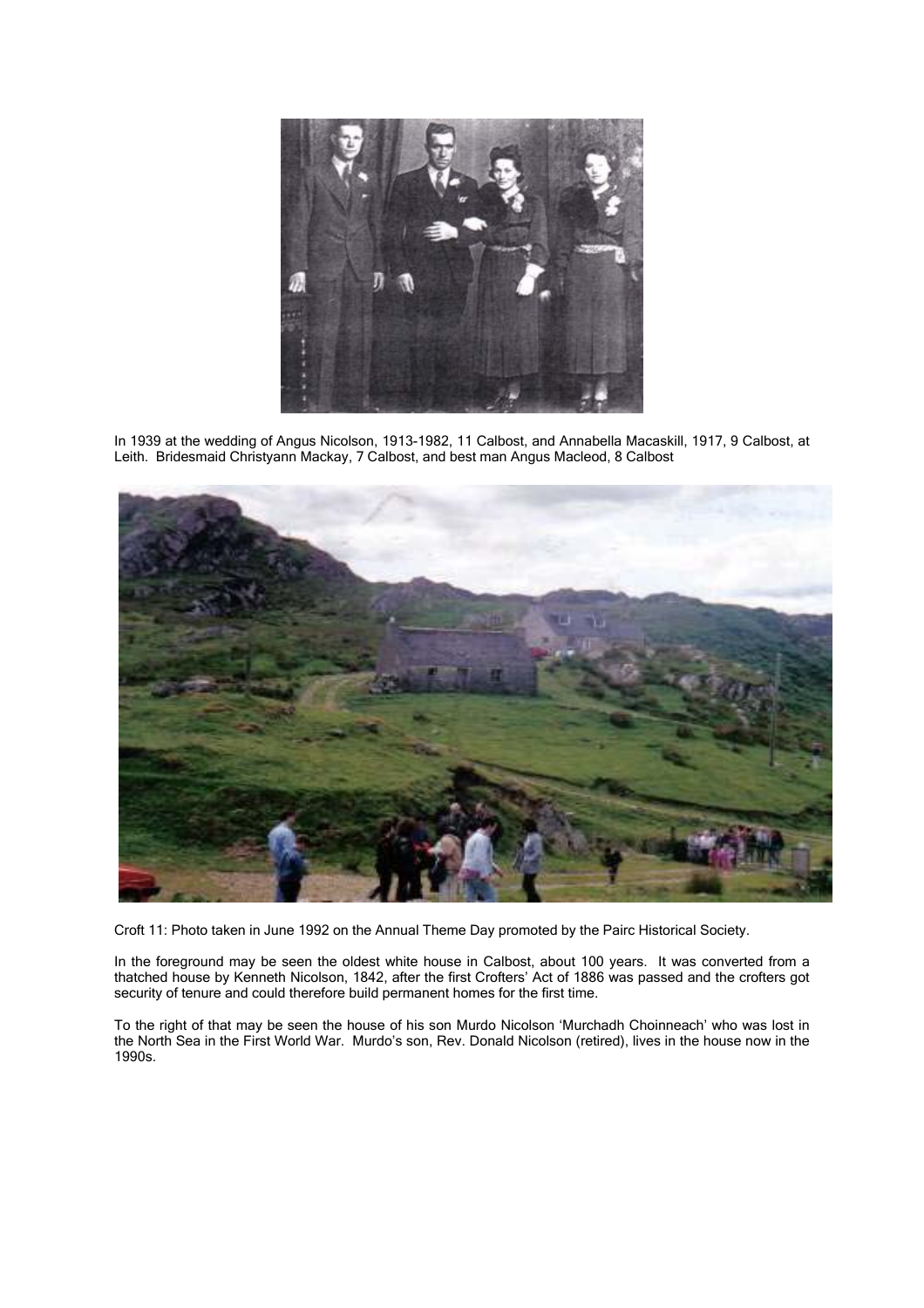Three young Calbost men having finished their trade of carpentry in a shipyard in Glasgow decided to set sail on the 'Metagama' to the New World to make their fortune.

Left to right: James Macleod, 1900-1986, the second of six sons of Iain 'Ruadh' Macleod, 8 Calbost. Subsequently James married and raised a family in San Francisco, U.S.A.; Johnnie Nicolson, 1901, the oldest of eight children of the war widow Ishbel, Mrs Murdo Nicolson, 11 Calbost; John Angus Kennedy, 1900-1927, second of the family of nine children of Donald Kennedy, 2 Calbost.

The eighth child of Mrs Murdo Nicolson was not yet born when news came in 1916 that the father was lost in the North Sea by enemy action. His elder brother, Dugald, was killed in the First World War in 1915 at the age of 19 years.

Despite these sacrifices, the Great British Nation could not offer that Lewis generation anything but a succession of emigrant ships, calling at Stornoway as a concession.

John Angus was an accomplished boxer. Unfortunately, he sustained an injury to the bridge of his nose in the ring which

eventually resulted in his death in the U.S.A. at the early age of 27 years. Johnnie Nicolson also returned home in the early 1930s in ill health and he also died at a comparatively young age. This photo was taken in Northern Ontario, Canada, in 1923.



Left: Mary Nicolson 'Mairi Choinneach Mhurchaidh', 1886- 1917, daughter of Kenneth Nicolson, 11 Calbost. She was married in Grimsby, East Anglia, England, and she died at the age of 31 years.

Right: Kate Nicolson, 1889-1964, Mary's sister who lived in Stornoway and worked there as a shop assistant. She was the youngest of a family of eleven.



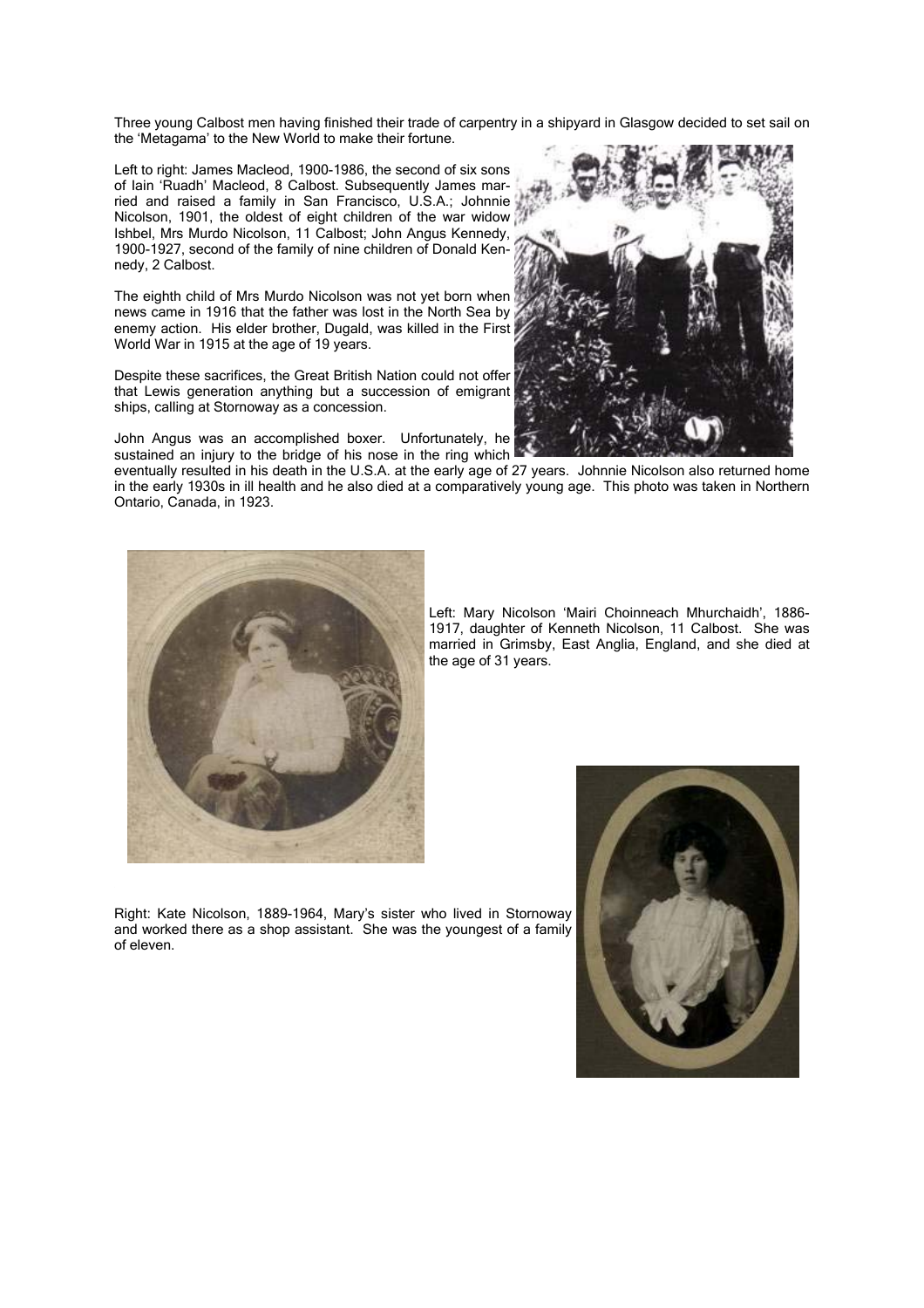

Front right: James Macleod 1900-1986 and his brother Johnnie 'Ruadh', 1904. Back row right: sons of John Macleod, 8 Calbost.

Johnnie Nicolson and James Macleod, front row, emigrated to America on the 'SS Metagama' in 1923.



Above: a copy of the telegram sent by 'Coinneach Mhurchaidh', 11 Calbost, to his son Kenny in Dennistoun, Glasgow, advising him that his brother Murdo, who was the father of the above members of the Nicolson family, drowned when his ship 'Laurel Crown' was sunk in the North Sea in 1916 by a mine.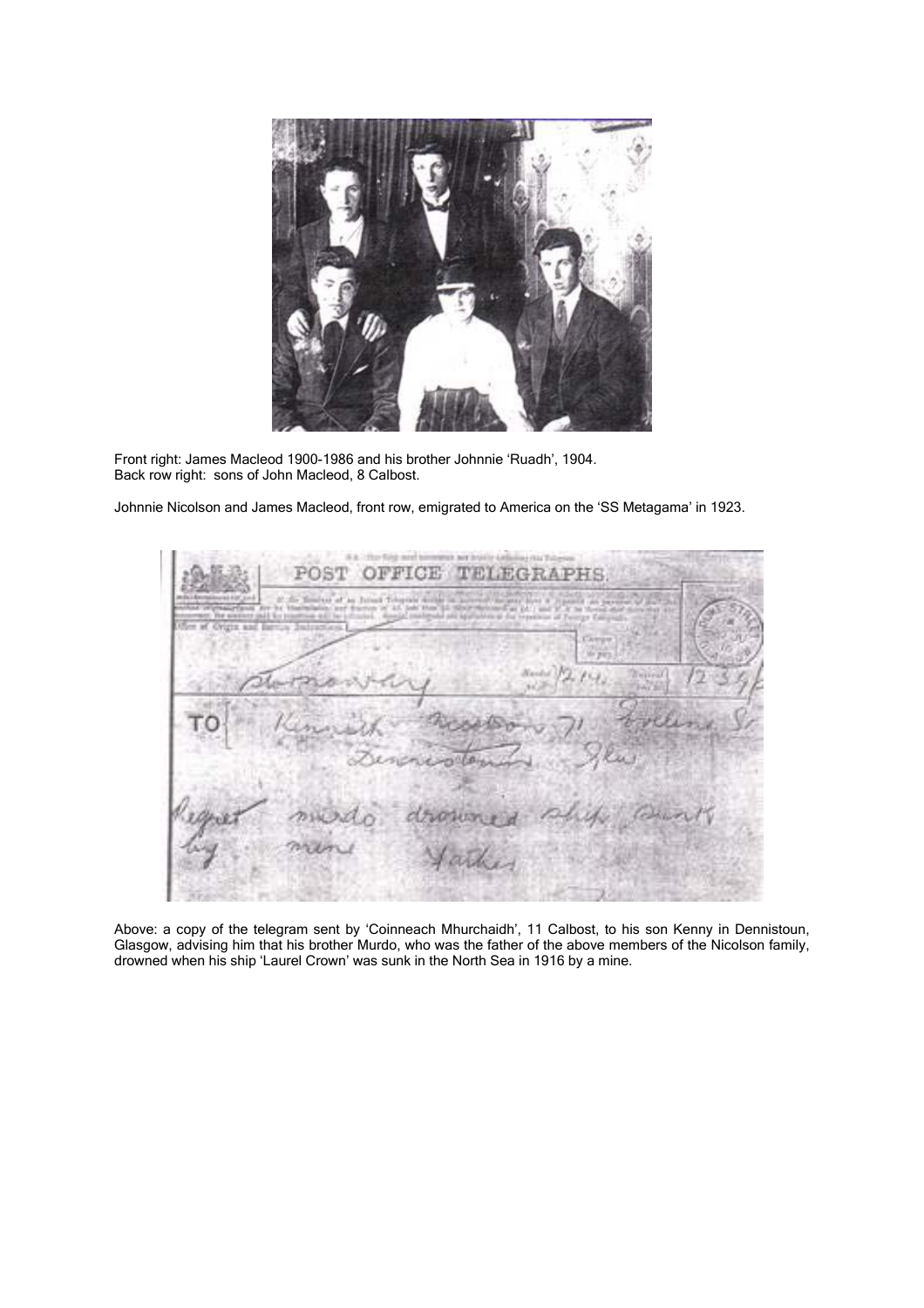Murdina Nicolson, 11 Calbost 'Murdag Mhurchaidh Choinneach', daughter of Murdo Nicolson.



Born in 1916 some months after her father was lost in the First World War, her mother was left as a widow with eight young children. Murdina married Michael Carter in Birmingham, England.

Below: Four of the eight members of the family of Murdo Nicolson, 11 Calbost









Top left: Murdo, 1903, died in his late 20s

Top right: Kenneth, 1909, who also died as a young man.

Bottom left: John, 1906, emigrated to California as a young man about the year 1930, not realising that America was in the grip of a deep depression and that he was much better off at home. After struggling for a few years he returned to Britain and worked in the Merchant Navy and the whaling. He wintered at the whaling in South Georgia in the Atlantic on several occasions. A Royal Naval Reservist, he served on the Russian Arctic convoy run during the Second World War. He wrote a moving account of a Northern convoy run. After he married, he settled in Melbost, Stornoway.

Bottom right: Angus Nicolson, 1913-1982. He also followed the fishing and the Merchant Navy in his youth as well as whaling at South Georgia in the Atlantic. A Royal Naval Reservist, he served during the whole of the Second World War, mainly in the Mediterranean theatre of war where he was awarded the D.S.M. for outstanding courage and devotion to duty as the sole volunteer to undertake a dangerous mission during minesweeping operations in Corsican waters. Previous to that he survived sinking by enemy action on 'HMS Fiji' at the battle of Crete and again on 'HMS Quinton'. After he married he engaged in business as a merchant and Harris Tweed manufacturer and settled at 6 Holm Road, Stornoway.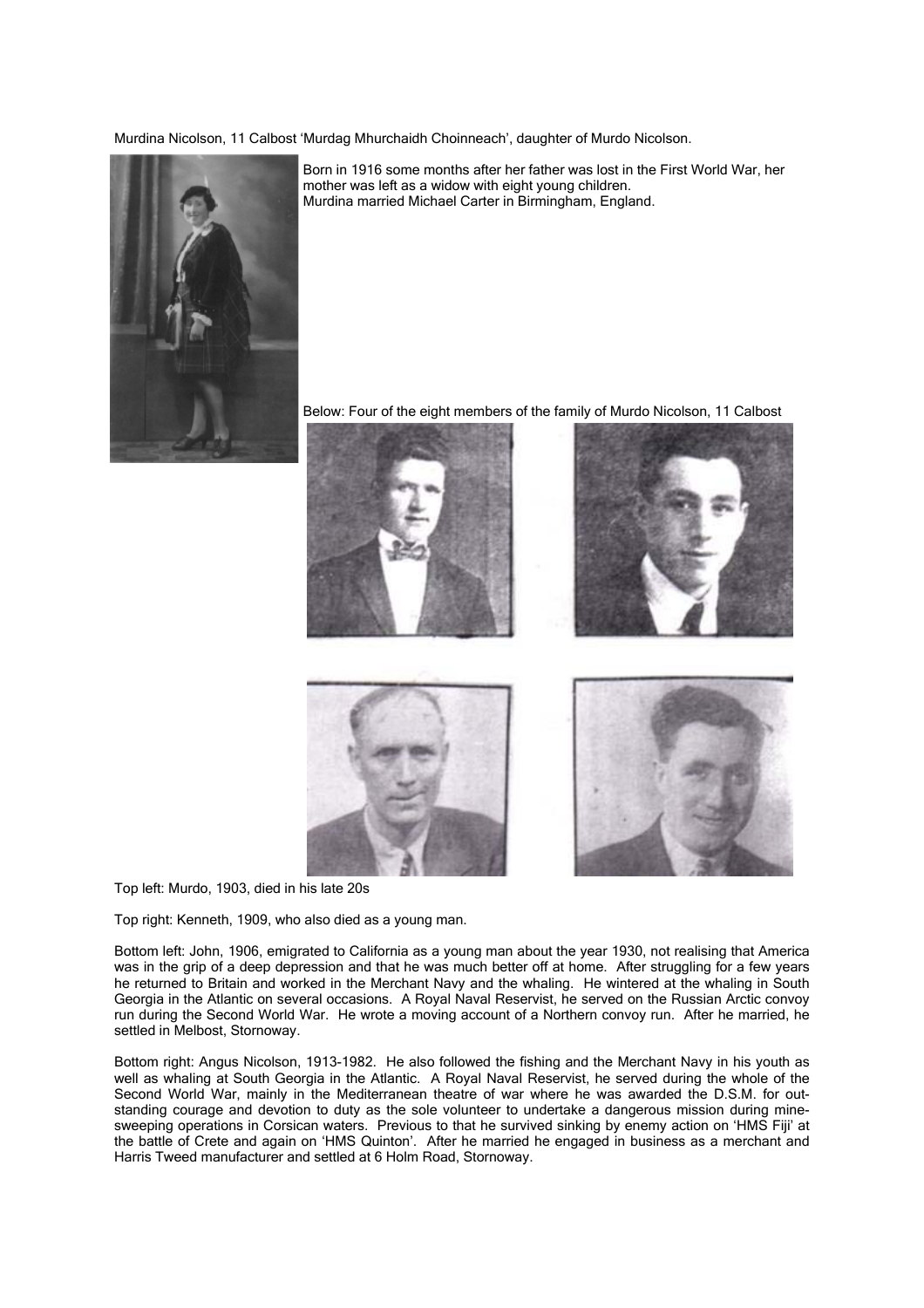Below: left in the photo is Fergus Ferguson, Habost, Lochs and John Nicolson, 11 Calbost on the right



Right: on the left of the photo John Johnston, husband of Jessie Maclennan, 18 Marvig (centre); Angus Nicolson, 1913 - 1982, 11 Calbost on the right

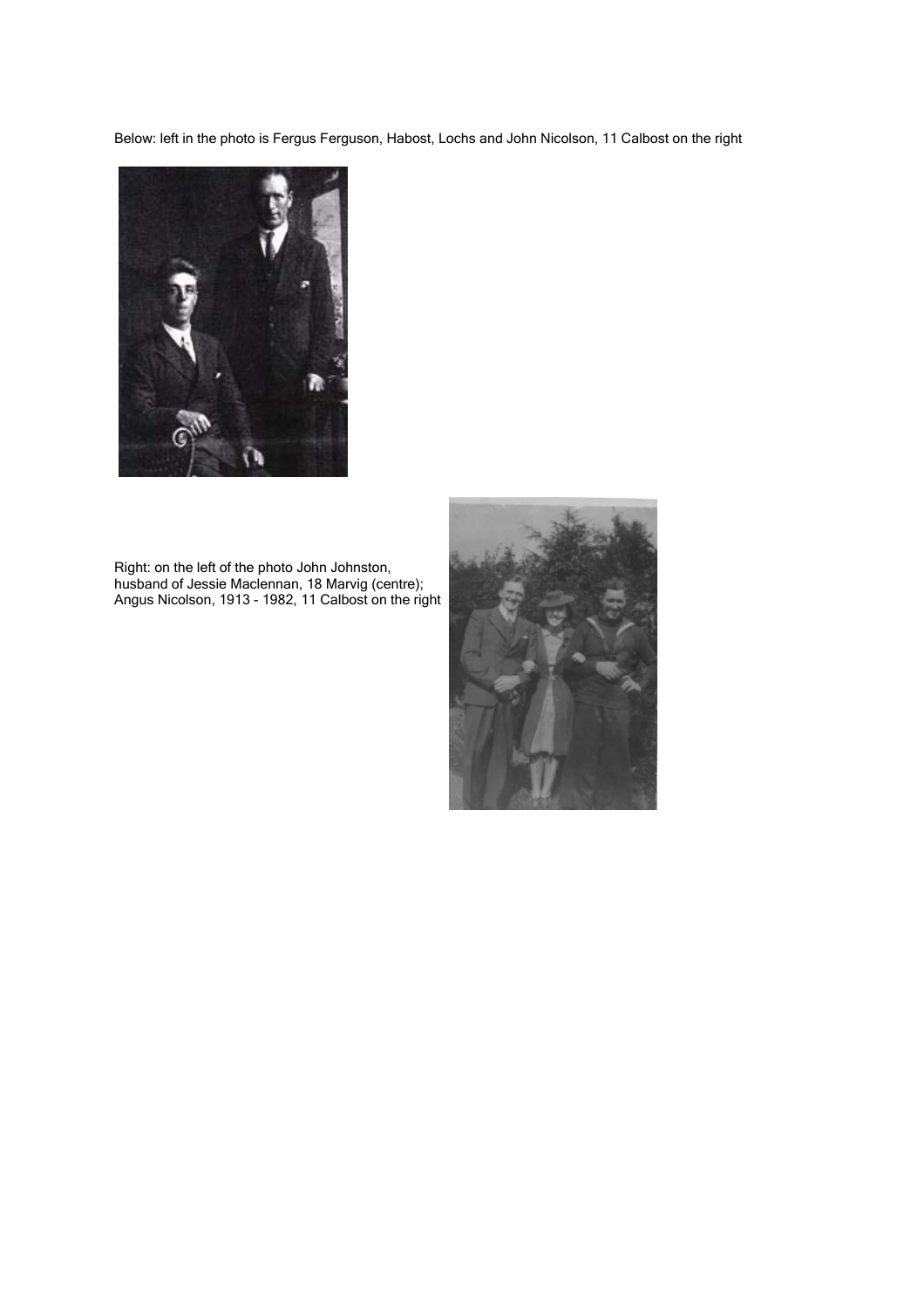

A view of Calbost Bay on a windy day.

On the left may be seen the ruins of the house and stackyard of John Morrison 'Iain Beag Iain an Mhurchaidh', 1885.



A view of Calbost from No. 11 on the south side. The new 1940 road to Gravir and the village prayer house may be seen on the left of the picture.

Also No. 7 and No. 5 and the road going on to Marvig on right at No. 1.

No. 8 may be seen with the trees and below, Loch Dubh in the centre of the village.